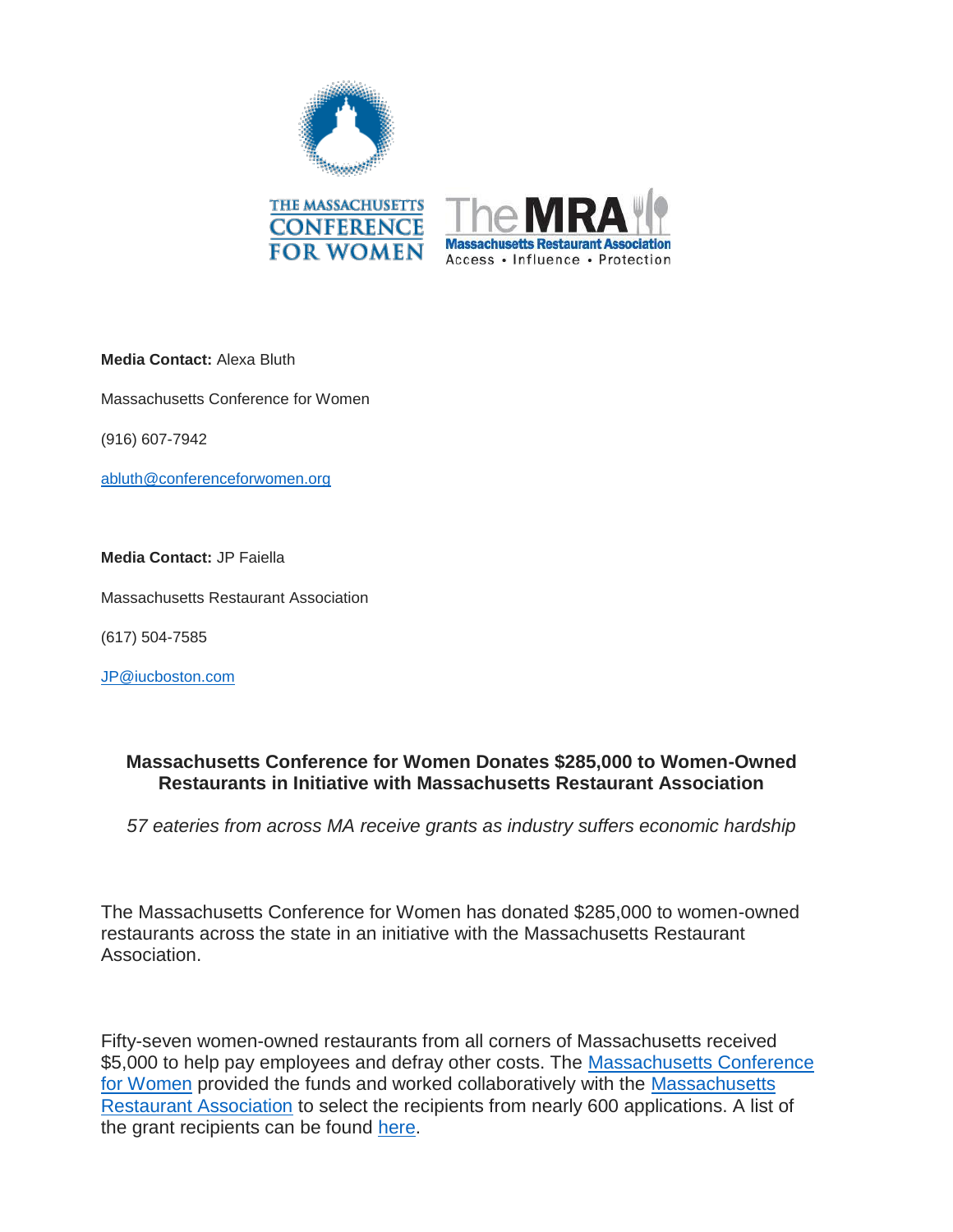The non-partisan, nonprofit Massachusetts Conference for Women – whose annual conference will be held virtually on December  $10<sup>th</sup> -$  is committed to promoting gender equality and to amplifying the influence of women in the workplace.

"We are heartened to help women business owners in an industry that has been badly battered by the economic effects of this pandemic," said Gloria Larson, Massachusetts Conference for Women Board President. "Women are facing economic hardships on so many levels, which makes the concept of women helping women more important than ever. That is the embodiment of the Massachusetts Conference for Women."

This year women are shouldering a disproportionate economic burden due to the impact of Covid-19. The pandemic has resulted in mass layoffs in many industries that employ women, such as hospitality and retail; has forced women to drop out of the workforce in far larger numbers than men; and has had a devastating impact on women-owned small businesses.

Massachusetts restaurants employed 300,000 people in March 2020, but more than 255,000 people have been furloughed during the shutdown and today 39 percent have yet to be recalled.

"Restaurants have suffered greatly through the past seven months and this initiative provides a badly needed and much-welcomed boost to these women-owned businesses," said Bob Luz, President and CEO of the Massachusetts Restaurant Association. "These grants will enable these establishments to pay employees and other costs and, in some cases, will help them keep their doors open so they can continue to provide services to their communities."

More than 15,000 attendees have registered to join the 16<sup>th</sup> Annual Massachusetts Conference for Women, a virtual event which will feature speakers including multitalented musician and activist Alicia Keys, Golden Globe Award winning actress Awkwafina, and presidential historian Doris Kearns Goodwin. The interactive Conference also will give attendees opportunities to engage with speakers and each other, support women-owned businesses in a virtual exhibit hall and participate in career coaching and resume reviews.